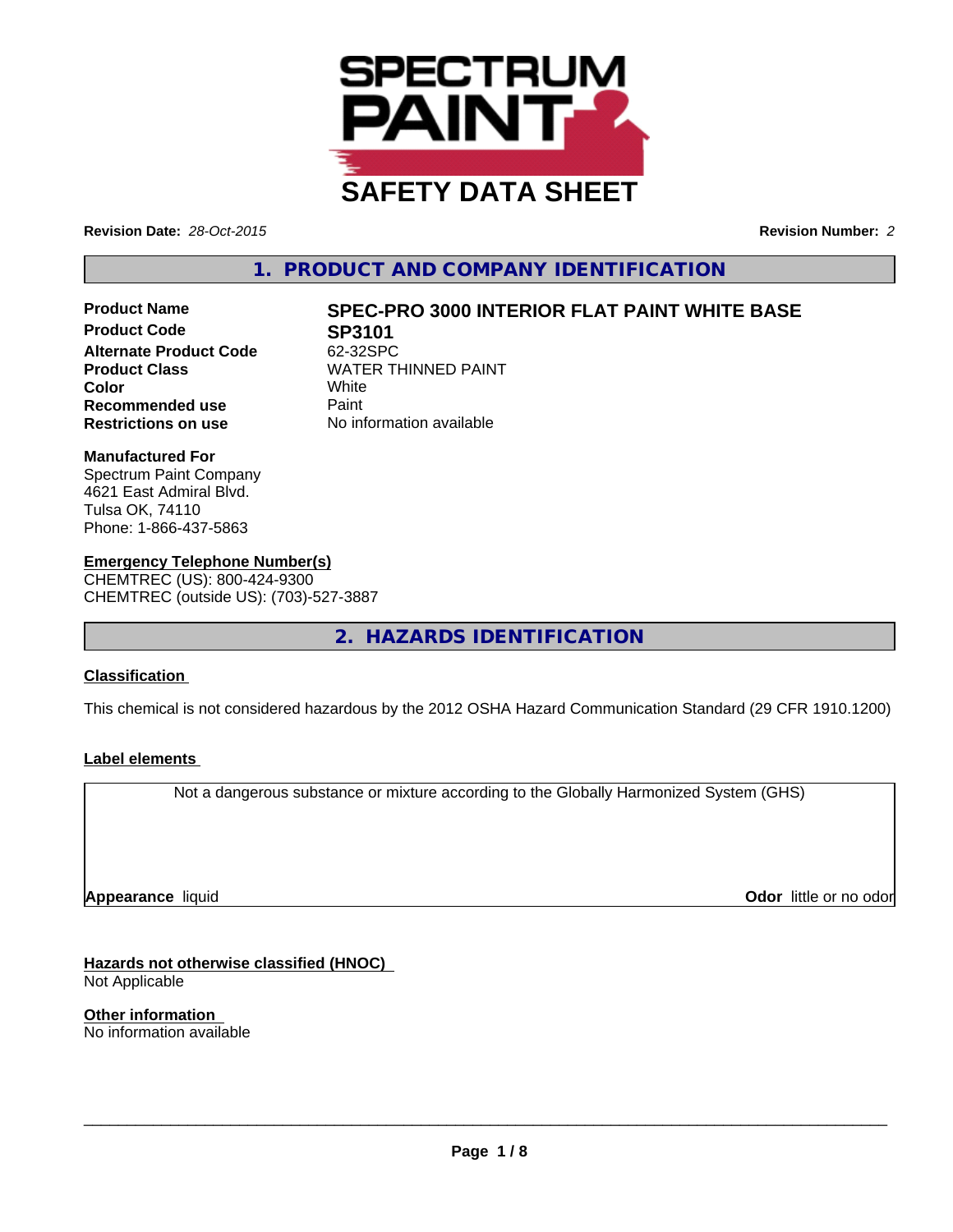# **3. COMPOSITION INFORMATION ON COMPONENTS**

| <b>Chemical Name</b> | <b>CAS-No</b> | Weight % (max)      |
|----------------------|---------------|---------------------|
| Limestone            | 1317-65-3     | $\sim$ $\sim$<br>Lu |
| Kaolin, calcined     | 92704-41-1    |                     |
| Titanium dioxide     | 13463-67-7    |                     |

|                                                  | 4. FIRST AID MEASURES                                                                              |
|--------------------------------------------------|----------------------------------------------------------------------------------------------------|
| <b>General Advice</b>                            | No hazards which require special first aid measures.                                               |
| <b>Eye Contact</b>                               | Rinse thoroughly with plenty of water for at least 15 minutes and consult a<br>physician.          |
| <b>Skin Contact</b>                              | Wash off immediately with soap and plenty of water removing all contaminated<br>clothes and shoes. |
| <b>Inhalation</b>                                | Move to fresh air. If symptoms persist, call a physician.                                          |
| Ingestion                                        | Clean mouth with water and afterwards drink plenty of water. Consult a physician<br>if necessary.  |
| <b>Most Important</b><br><b>Symptoms/Effects</b> | None known.                                                                                        |
| <b>Notes To Physician</b>                        | Treat symptomatically.                                                                             |

**5. FIRE-FIGHTING MEASURES**

| <b>Suitable Extinguishing Media</b>                                                          | Use extinguishing measures that are appropriate to local<br>circumstances and the surrounding environment.                                   |
|----------------------------------------------------------------------------------------------|----------------------------------------------------------------------------------------------------------------------------------------------|
| <b>Protective Equipment And Precautions For</b><br><b>Firefighters</b>                       | As in any fire, wear self-contained breathing apparatus<br>pressure-demand, MSHA/NIOSH (approved or equivalent)<br>and full protective gear. |
| <b>Specific Hazards Arising From The Chemical</b>                                            | Closed containers may rupture if exposed to fire or<br>extreme heat.                                                                         |
| <b>Sensitivity To Mechanical Impact</b>                                                      | No.                                                                                                                                          |
| <b>Sensitivity To Static Discharge</b>                                                       | No.                                                                                                                                          |
| <b>Flash Point Data</b><br>Flash Point (°F)<br>Flash Point (°C)<br><b>Flash Point Method</b> | Not applicable<br>Not applicable<br>Not applicable                                                                                           |
| <b>Flammability Limits In Air</b>                                                            |                                                                                                                                              |
| <b>Lower Explosion Limit</b><br><b>Upper Explosion Limit</b>                                 | Not applicable<br>Not applicable                                                                                                             |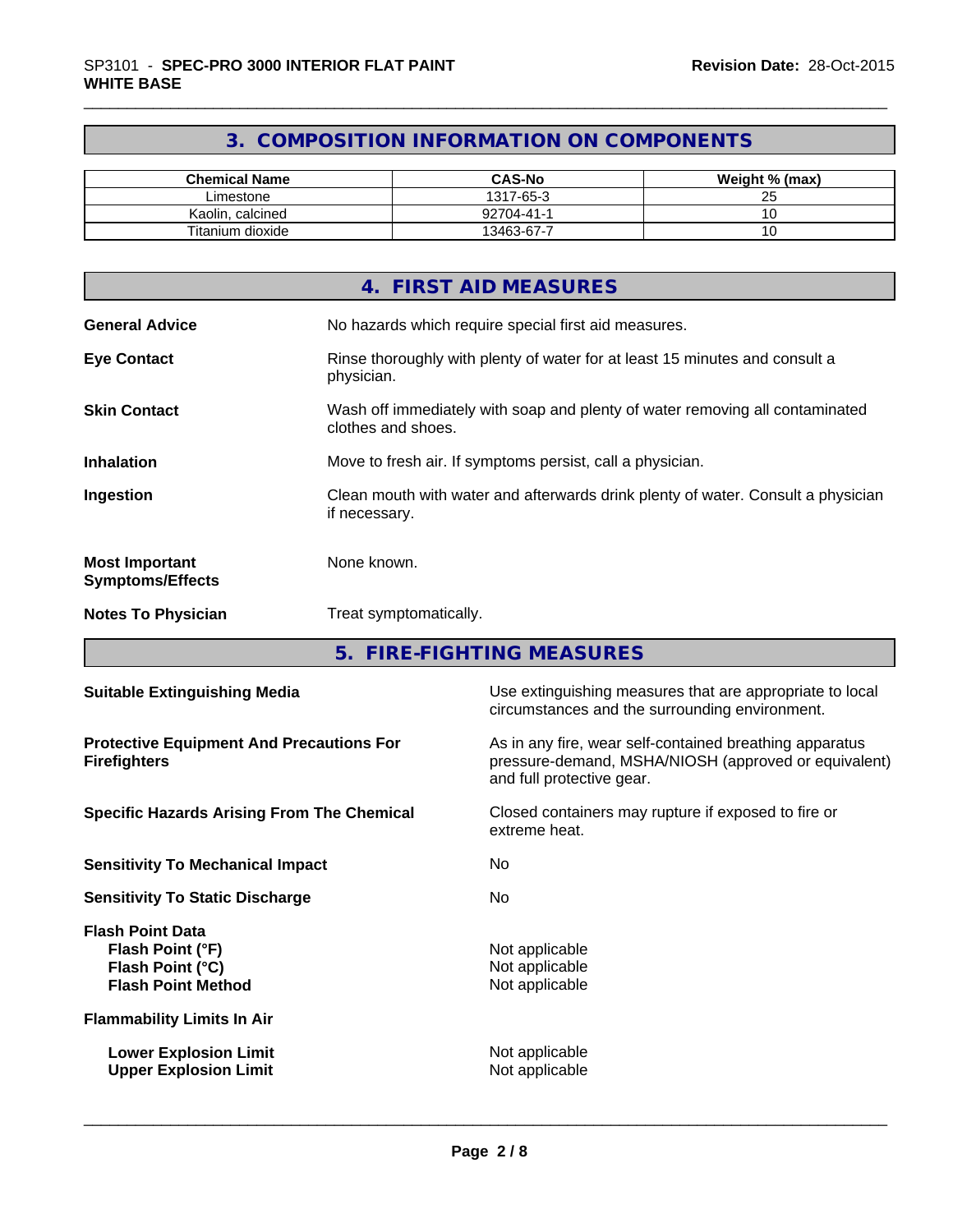| NFPA                                  | <b>Health: 1</b> | <b>Flammability: 0</b> | <b>Instability:</b> 0 | <b>Special:</b> Not Applicable |
|---------------------------------------|------------------|------------------------|-----------------------|--------------------------------|
| <b>NFPA Legend</b><br>0 Not Hozardous |                  |                        |                       |                                |

- 0 Not Hazardous
- 1 Slightly
- 2 Moderate
- 3 High
- 4 Severe

*The ratings assigned are only suggested ratings, the contractor/employer has ultimate responsibilities for NFPA ratings where this system is used.*

*Additional information regarding the NFPA rating system is available from the National Fire Protection Agency (NFPA) at www.nfpa.org.*

|                                  | 6. ACCIDENTAL RELEASE MEASURES                                                                                                                                                   |
|----------------------------------|----------------------------------------------------------------------------------------------------------------------------------------------------------------------------------|
| <b>Personal Precautions</b>      | Avoid contact with skin, eyes and clothing. Ensure adequate ventilation.                                                                                                         |
| <b>Other Information</b>         | Prevent further leakage or spillage if safe to do so.                                                                                                                            |
| <b>Environmental Precautions</b> | See Section 12 for additional Ecological Information.                                                                                                                            |
| <b>Methods For Clean-Up</b>      | Soak up with inert absorbent material. Sweep up and shovel into suitable<br>containers for disposal.                                                                             |
|                                  | 7. HANDLING AND STORAGE                                                                                                                                                          |
| Handling                         | Avoid contact with skin, eyes and clothing. Avoid breathing vapors, spray mists or<br>sanding dust. In case of insufficient ventilation, wear suitable respiratory<br>equipment. |
| <b>Storage</b>                   | Keep container tightly closed. Keep out of the reach of children.                                                                                                                |
| <b>Incompatible Materials</b>    | No information available                                                                                                                                                         |

# **8. EXPOSURE CONTROLS / PERSONAL PROTECTION**

# **Exposure Limits**

| <b>Chemical Name</b> | <b>ACGIH</b>      | OSHA                             |
|----------------------|-------------------|----------------------------------|
| ∟imestone            | N/E               | 15 mg/m <sup>3</sup> - TWA total |
|                      |                   | $5 \text{ ma/m}^3$ - TWA         |
| Titanium dioxide     | 10 mg/m $3$ - TWA | 15 mg/m $3$ - TWA                |

**Engineering Measures** Ensure adequate ventilation, especially in confined areas.

| Safety glasses with side-shields.                                                                                                   |
|-------------------------------------------------------------------------------------------------------------------------------------|
| Protective gloves and impervious clothing.                                                                                          |
| In case of insufficient ventilation wear suitable respiratory equipment.                                                            |
| Avoid contact with skin, eyes and clothing. Remove and wash contaminated<br>clothing before re-use. Wash thoroughly after handling. |
|                                                                                                                                     |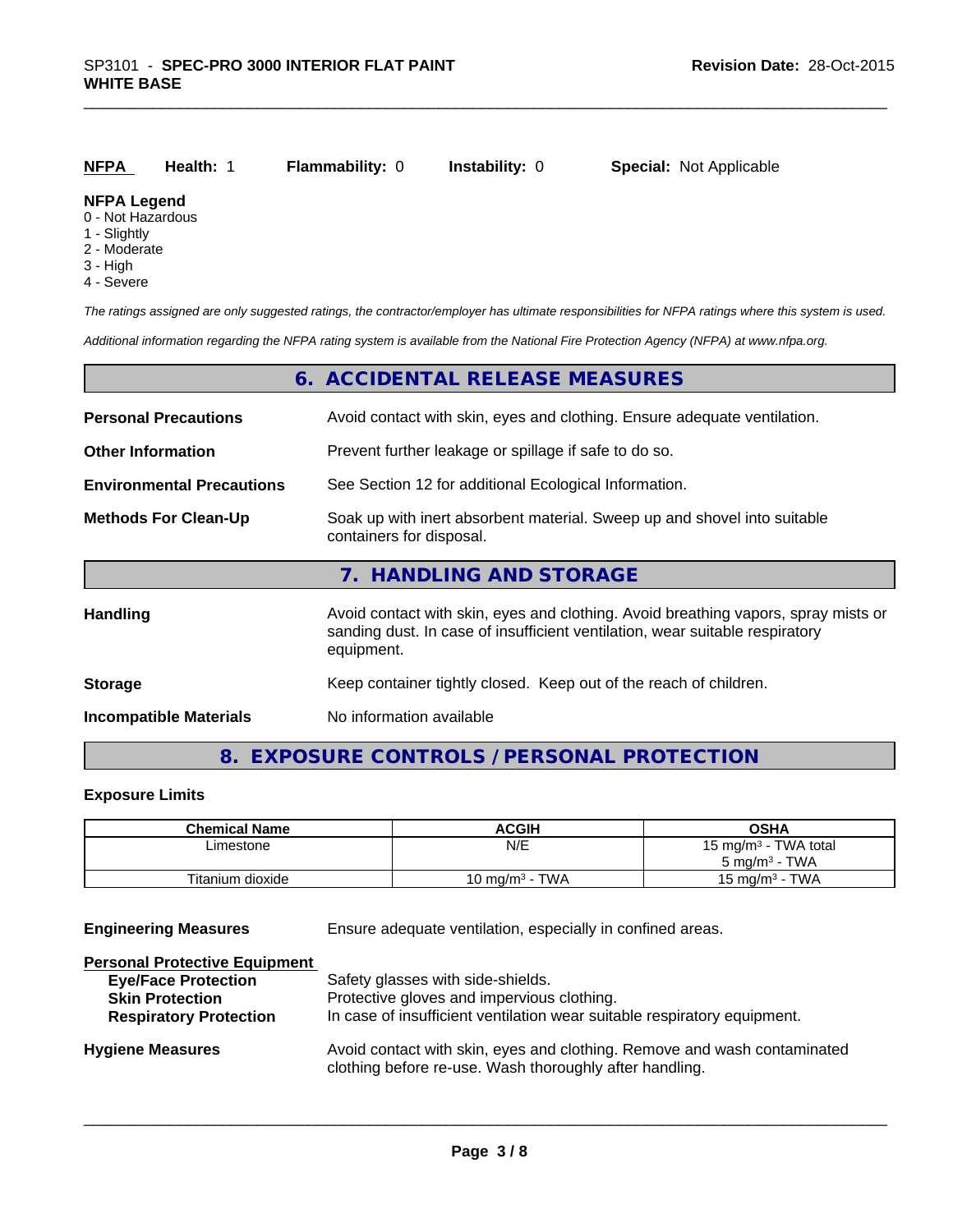# **9. PHYSICAL AND CHEMICAL PROPERTIES**

**Appearance** liquid **Odor Odor** little or no odor<br> **Odor Threshold Containery of the Containery of the Containery of the Containery of the Containery of the Containery of the Containery of the Containery of the Containery of the Container Density (lbs/gal)** 11.5 - 11.6 **Specific Gravity** 1.37 - 1.39 **pH** No information available **Viscosity (cps)** No information available **Solubility Note 2008 Note 2008 Note 2008 Note 2008 Note 2008 Note 2008 Note 2008 Note 2008 Note 2008 Note 2008 Note 2008 Note 2008 Note 2008 Note 2008 Note 2008 Note 2008 Note 2008 Note Water Solubility No information available No information available Evaporation Rate No information available** Vapor Pressure **No information available** Vapor Pressure **Vapor Density**<br> **We Solids**<br>
We Solids
2019<br>
We Note that the Solid A5 - 55 **Wt. % Solids** 45 - 55 **Vol. % Solids** 30 - 40<br> **Wt. % Volatiles** 45 - 55 **Wt. % Volatiles Vol. % Volatiles** 60 - 70<br> **VOC Requiatory Limit (q/L)** 60 - 70 **VOC** Regulatory Limit (g/L)  $\times$  10<br>Boiling Point (°F) 212 **Boiling Point (°F) Boiling Point (°C)** 100<br> **Preezing Point (°F)** 32 **Freezing Point (°F) Freezing Point (°C)** 0 **Flash Point (°F)**<br> **Flash Point (°C)**<br> **Flash Point (°C)**<br> **C Flash Point (°C)**<br> **Flash Point Method Contract Contract Contract Contract Contract Contract Contract Contract Contract Contract Contract Contract Contract Contract Contract Contract Contract Contract Contract Contract Flash Point Method**<br> **Flammability (solid, gas)** Not applicable Not applicable **Flammability (solid, gas)** Not applicable<br> **Upper Explosion Limit** Not applicable **Upper Explosion Limit Lower Explosion Limit Contract Accord Accord Accord Accord Accord Accord Accord Accord Accord Accord Accord Accord Accord Accord Accord Accord Accord Accord Accord Accord Accord Accord Accord Accord Accord Accord Accord Autoignition Temperature (°F)**<br> **Autoignition Temperature (°C)** No information available **Autoignition Temperature (°C) Decomposition Temperature (°F)** No information available **Decomposition Temperature (°C)** No information available<br> **Partition Coefficient (n-octanol/water)** No information available **Partition Coefficient (n-octanol/water)** 

**No information available No information available** 

# **10. STABILITY AND REACTIVITY**

| <b>Reactivity</b>                         | Not Applicable                           |
|-------------------------------------------|------------------------------------------|
| <b>Chemical Stability</b>                 | Stable under normal conditions.          |
| <b>Conditions To Avoid</b>                | Prevent from freezing.                   |
| <b>Incompatible Materials</b>             | No materials to be especially mentioned. |
| <b>Hazardous Decomposition Products</b>   | None under normal use.                   |
| <b>Possibility Of Hazardous Reactions</b> | None under normal conditions of use.     |

# **11. TOXICOLOGICAL INFORMATION**

**Product Information**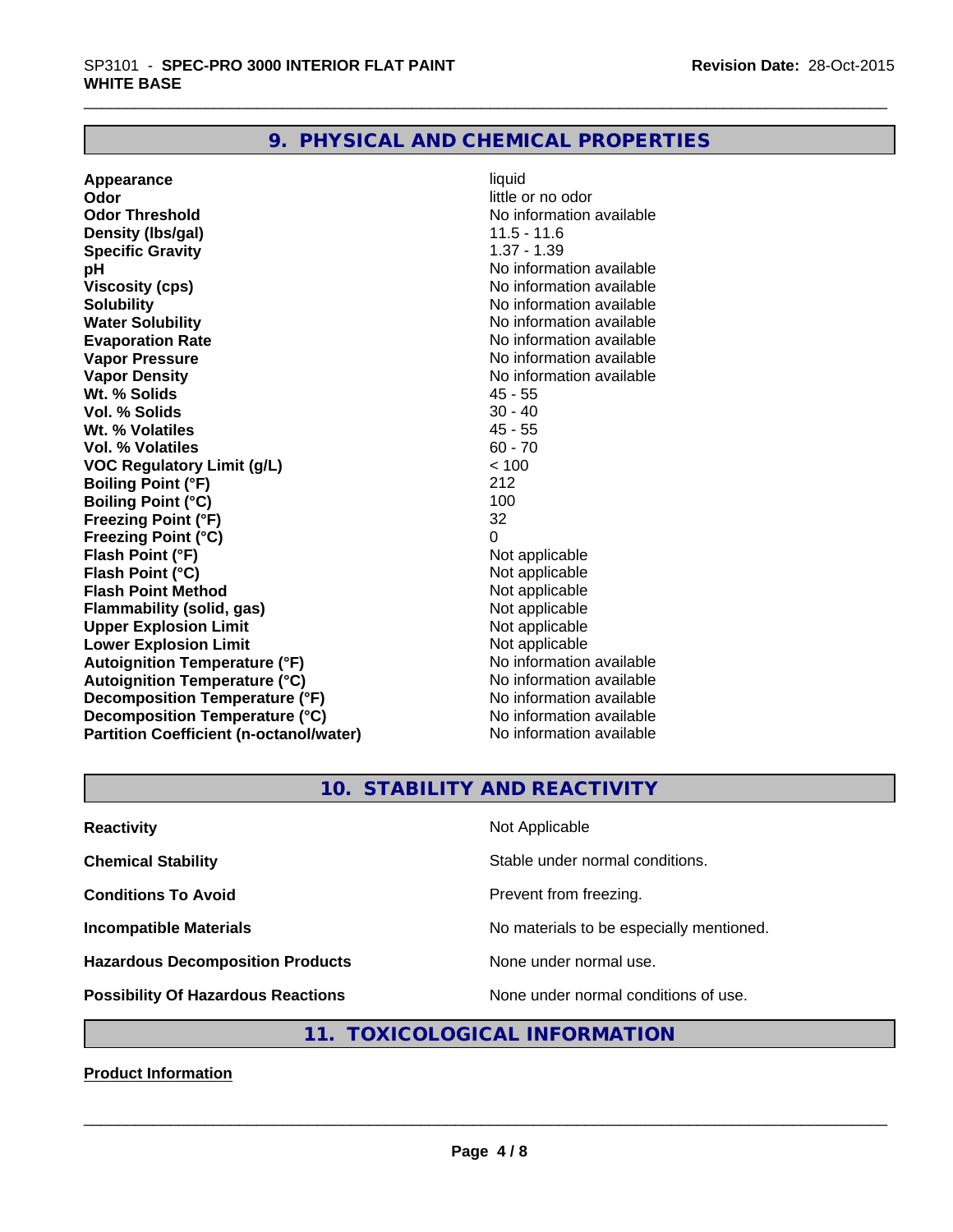| Information on likely routes of exposure                                                                                                                                                                                                                                                                                                                                        |                                                                                                                                                                                                                                                                                                                                                                                                                                                                                                                                                                                  |
|---------------------------------------------------------------------------------------------------------------------------------------------------------------------------------------------------------------------------------------------------------------------------------------------------------------------------------------------------------------------------------|----------------------------------------------------------------------------------------------------------------------------------------------------------------------------------------------------------------------------------------------------------------------------------------------------------------------------------------------------------------------------------------------------------------------------------------------------------------------------------------------------------------------------------------------------------------------------------|
| <b>Principal Routes of Exposure</b>                                                                                                                                                                                                                                                                                                                                             | Eye contact, skin contact and inhalation.                                                                                                                                                                                                                                                                                                                                                                                                                                                                                                                                        |
| <b>Acute Toxicity</b>                                                                                                                                                                                                                                                                                                                                                           |                                                                                                                                                                                                                                                                                                                                                                                                                                                                                                                                                                                  |
| <b>Product Information</b>                                                                                                                                                                                                                                                                                                                                                      | No information available                                                                                                                                                                                                                                                                                                                                                                                                                                                                                                                                                         |
| Information on toxicological effects                                                                                                                                                                                                                                                                                                                                            |                                                                                                                                                                                                                                                                                                                                                                                                                                                                                                                                                                                  |
| <b>Symptoms</b>                                                                                                                                                                                                                                                                                                                                                                 | No information available                                                                                                                                                                                                                                                                                                                                                                                                                                                                                                                                                         |
|                                                                                                                                                                                                                                                                                                                                                                                 | Delayed and immediate effects as well as chronic effects from short and long-term exposure                                                                                                                                                                                                                                                                                                                                                                                                                                                                                       |
| Eye contact<br><b>Skin contact</b><br><b>Inhalation</b><br>Ingestion<br><b>Sensitization:</b><br><b>Neurological Effects</b><br><b>Mutagenic Effects</b><br><b>Reproductive Effects</b><br><b>Developmental Effects</b><br><b>Target Organ Effects</b><br><b>STOT - single exposure</b><br><b>STOT - repeated exposure</b><br>Other adverse effects<br><b>Aspiration Hazard</b> | May cause slight irritation.<br>Substance may cause slight skin irritation. Prolonged or repeated contact may dry<br>skin and cause irritation.<br>May cause irritation of respiratory tract.<br>Ingestion may cause gastrointestinal irritation, nausea, vomiting and diarrhea.<br>No information available<br>No information available.<br>No information available.<br>No information available.<br>No information available.<br>No information available.<br>No information available.<br>No information available.<br>No information available.<br>No information available |
| <b>Numerical measures of toxicity</b>                                                                                                                                                                                                                                                                                                                                           |                                                                                                                                                                                                                                                                                                                                                                                                                                                                                                                                                                                  |
| <b>ATEmix (oral)</b>                                                                                                                                                                                                                                                                                                                                                            | The following values are calculated based on chapter 3.1 of the GHS document<br>16983 mg/kg                                                                                                                                                                                                                                                                                                                                                                                                                                                                                      |
| <b>ATEmix (dermal)</b>                                                                                                                                                                                                                                                                                                                                                          | 1052419 mg/kg                                                                                                                                                                                                                                                                                                                                                                                                                                                                                                                                                                    |
| Component                                                                                                                                                                                                                                                                                                                                                                       |                                                                                                                                                                                                                                                                                                                                                                                                                                                                                                                                                                                  |
| <b>Acute Toxicity</b>                                                                                                                                                                                                                                                                                                                                                           |                                                                                                                                                                                                                                                                                                                                                                                                                                                                                                                                                                                  |
| Limestone<br>LD50 Oral: 6,450 mg/kg (Rat) vendor data<br>Kaolin, calcined<br>LD50 Oral: > 5000 mg/kg (Rat) vendor data<br>Titanium dioxide<br>LD50 Oral: > 10000 mg/kg (Rat)<br>LD50 Dermal: $> 10000$ mg/m <sup>3</sup> (Rabbit)                                                                                                                                               |                                                                                                                                                                                                                                                                                                                                                                                                                                                                                                                                                                                  |

LC50 Inhalation (Dust): > 6.82 mg/L (Rat, 4 hr.)

#### **Carcinogenicity**

*The information below indicateswhether each agency has listed any ingredient as a carcinogen:.*

| $\sim$<br>ame<br>. .<br>u mer | $I\Delta R$ | .<br>N | - -- - --<br>.<br>.<br>$\overline{\phantom{a}}$ |
|-------------------------------|-------------|--------|-------------------------------------------------|
|                               |             |        |                                                 |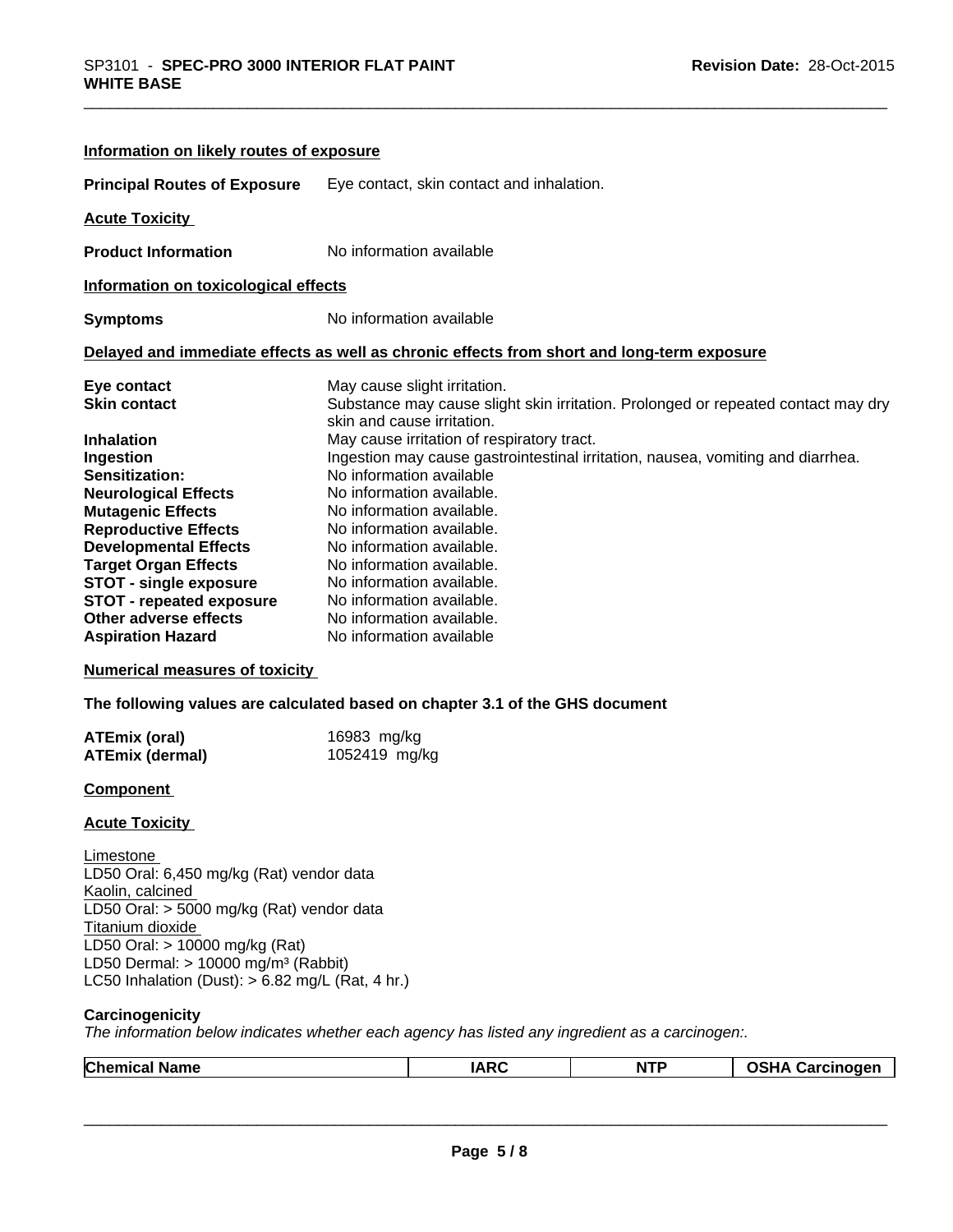# \_\_\_\_\_\_\_\_\_\_\_\_\_\_\_\_\_\_\_\_\_\_\_\_\_\_\_\_\_\_\_\_\_\_\_\_\_\_\_\_\_\_\_\_\_\_\_\_\_\_\_\_\_\_\_\_\_\_\_\_\_\_\_\_\_\_\_\_\_\_\_\_\_\_\_\_\_\_\_\_\_\_\_\_\_\_\_\_\_\_\_\_\_ SP3101 - **SPEC-PRO <sup>3000</sup> INTERIOR FLAT PAINT WHITE BASE**

|                           | ם ה<br>Humar<br>.<br>DIE<br>мπ<br>∼ | $\overline{\phantom{a}}$<br>Listed |  |
|---------------------------|-------------------------------------|------------------------------------|--|
| .<br>dioxide<br>l itanıun | arcinoqen<br>ہر                     |                                    |  |

• Although IARC has classified titanium dioxide as possibly carcinogenic to humans (2B), their summary concludes: "No significant exposure to titanium dioxide is thought to occur during the use of products in which titanium dioxide is bound to other materials, such as paint."

#### **Legend**

IARC - International Agency for Research on Cancer NTP - National Toxicity Program OSHA - Occupational Safety & Health Administration

**12. ECOLOGICAL INFORMATION**

## **Ecotoxicity Effects**

The environmental impact of this product has not been fully investigated.

### **Product Information**

#### **Acute Toxicity to Fish**

No information available

#### **Acute Toxicity to Aquatic Invertebrates**

No information available

#### **Acute Toxicity to Aquatic Plants**

No information available

#### **Persistence / Degradability**

No information available.

#### **Bioaccumulation / Accumulation**

No information available.

#### **Mobility in Environmental Media**

No information available.

#### **Ozone**

No information available

### **Component**

#### **Acute Toxicity to Fish**

Titanium dioxide  $LC50:$  > 1000 mg/L (Fathead Minnow - 96 hr.)

# **Acute Toxicity to Aquatic Invertebrates**

No information available

#### **Acute Toxicity to Aquatic Plants** No information available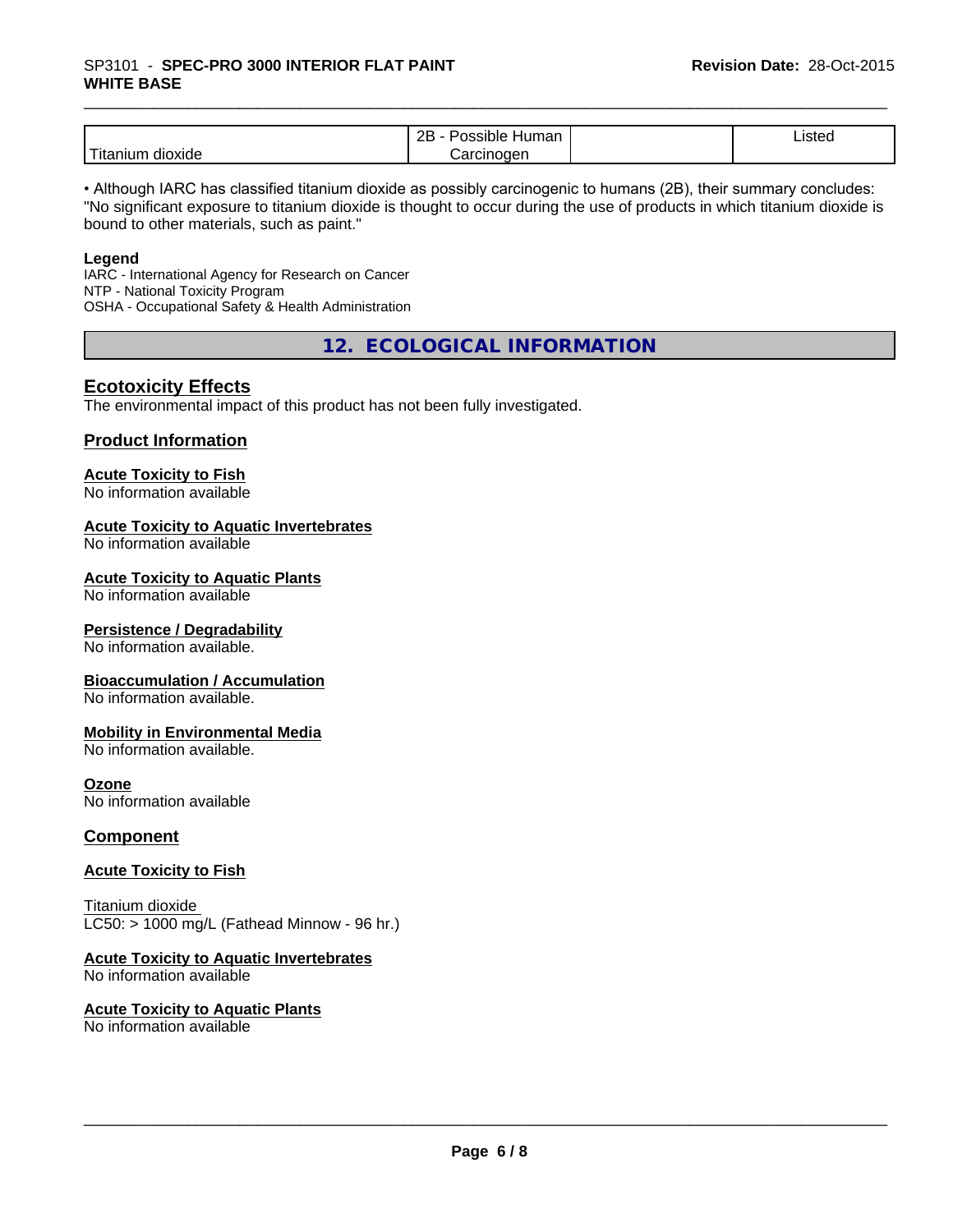|                                                  | 13. DISPOSAL CONSIDERATIONS                                                                                                                                                                                                           |
|--------------------------------------------------|---------------------------------------------------------------------------------------------------------------------------------------------------------------------------------------------------------------------------------------|
| <b>Waste Disposal Method</b>                     | Dispose of in accordance with federal, state, provincial, and local regulations.<br>Local requirements may vary, consult your sanitation department or<br>state-designated environmental protection agency for more disposal options. |
|                                                  | 14. TRANSPORT INFORMATION                                                                                                                                                                                                             |
| <b>DOT</b>                                       | Not regulated                                                                                                                                                                                                                         |
| <b>ICAO / IATA</b>                               | Not regulated                                                                                                                                                                                                                         |
| <b>IMDG / IMO</b>                                | Not regulated                                                                                                                                                                                                                         |
|                                                  | 15. REGULATORY INFORMATION                                                                                                                                                                                                            |
| <b>International Inventories</b>                 |                                                                                                                                                                                                                                       |
| <b>TSCA: United States</b><br><b>DSL: Canada</b> | Yes - All components are listed or exempt.<br>Yes - All components are listed or exempt.                                                                                                                                              |

# **Federal Regulations**

#### **SARA 311/312 hazardous categorization**

| Acute Health Hazard               | No. |
|-----------------------------------|-----|
| Chronic Health Hazard             | No. |
| Fire Hazard                       | N٥  |
| Sudden Release of Pressure Hazard | Nο  |
| Reactive Hazard                   | N٥  |

## **SARA 313**

Section 313 of Title III of the Superfund Amendments and Reauthorization Act of 1986 (SARA). This product contains a chemical or chemicals which are subject to the reporting requirements of the Act and Title 40 of the Code of Federal Regulations, Part 372:

*None*

#### **Clean Air Act,Section 112 Hazardous Air Pollutants (HAPs) (see 40 CFR 61)**

This product contains the following HAPs:

*None*

# **State Regulations**

### **California Proposition 65**

This product may contain small amounts of materials known to the state of California to cause cancer or reproductive *harm.*

## **State Right-to-Know**